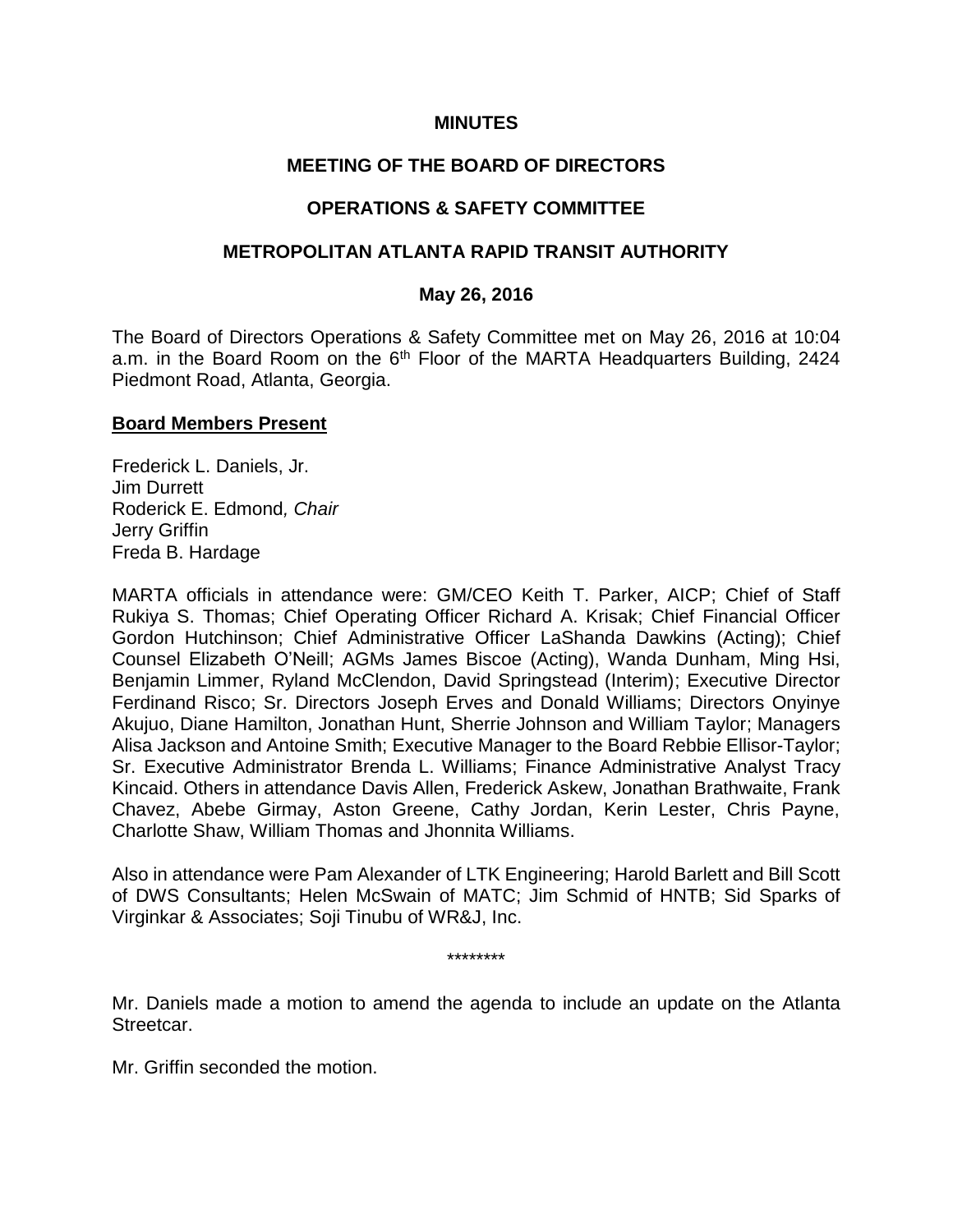The Committee unanimously agreed to amend the agenda by a vote of 4 to 0, with 4 members present.

Mr. Daniels made a motion to adopt the agenda as amended.

Mr. Durrett seconded the motion.

The Committee unanimously agreed to adopt the amended agenda by a vote of 4 to 0, with 4 members present.

\*\*\*\*\*\*\*\*

### **Consent Agenda**

a) Approval of the April 27, 2016 Operations & Safety Committee Meeting **Minutes** 

On motion by Mr. Durrett seconded by Mr. Daniels, the Consent Agenda was unanimously approved by a vote of 4 to 0, with 4 members present.

#### **Individual Agenda**

## **Resolution Authorizing Award of a Contract for the Procurement of 270 Compressed Natural Gas (CNG) Revenue Buses, RFP P35484**

Mr. Taylor presented this resolution for Board of Directors' approval authorizing the General Manager/CEO or his delegate to enter into a contract with Gillig, LLC for the procurement of two-hundred seventy (270) 40' CNG Buses. The contract term is for two hundred thirty-five (235) base buses, with an option to purchase thirty-five (35) option buses at a cost not to exceed \$171,999,840. The fleet will be delivered to MARTA in a service-ready condition with new telematics and turn-by-turn navigation systems, preinstalled ancillary equipment, safety equipment and MARTA branding.

Mr. Durrett asked if MARTA will have the option to purchase up to 270 buses.

Mr. Krisak said MARTA is not committed to purchasing 270. The Authority will buy 50 every year.

Mr. Daniels asked about the onboard technologies.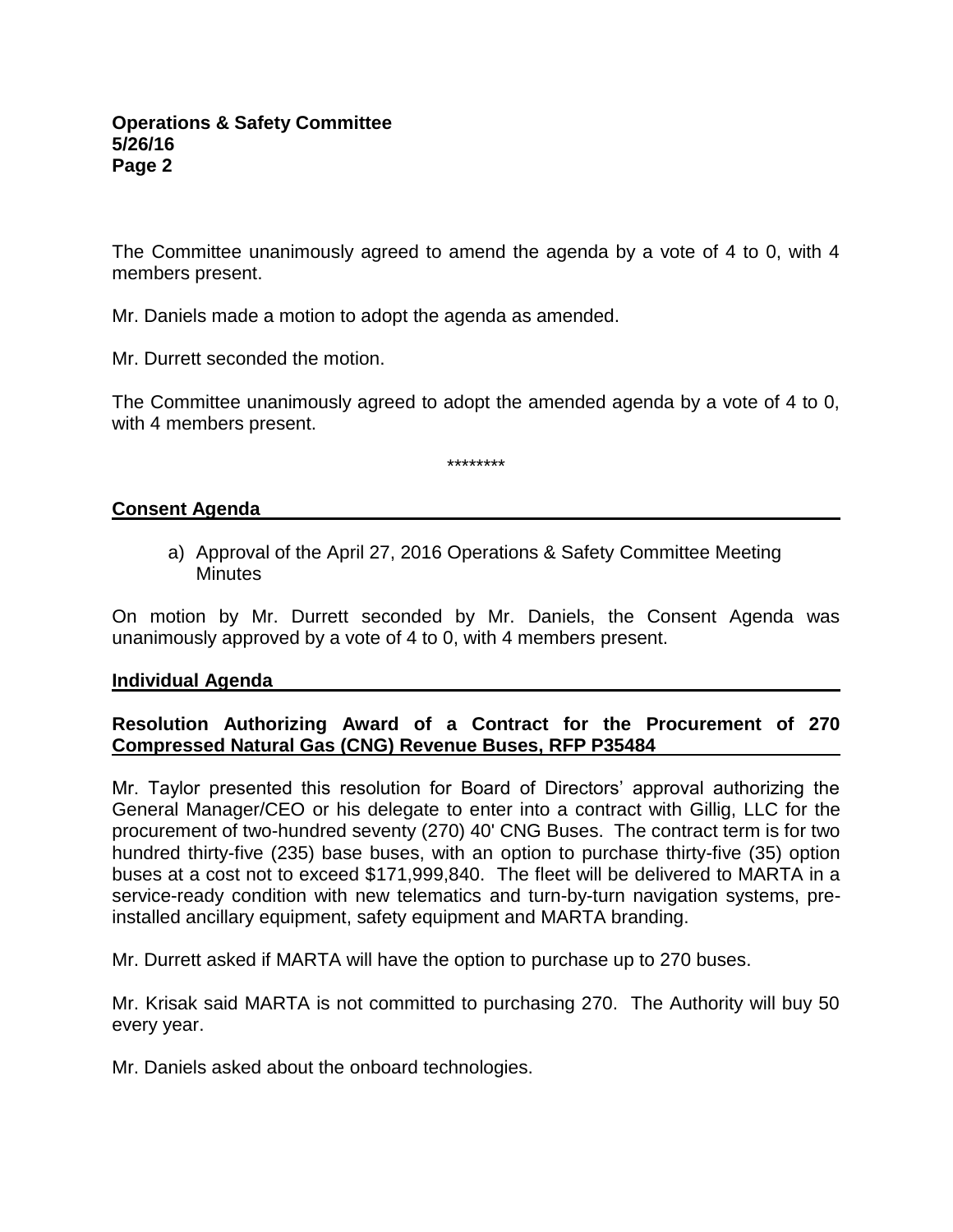Mr. Taylor said some technologies have been examined. MARTA will make a determination at the time of purchase.

Mr. Daniels said he does not want unnecessary technologies to take buses out of service.

Mr. Taylor said MARTA will thoroughly vet the options prior to purchase and before supplemental technologies are added.

Mr. Krisak said MARTA initially had a broader scope but technologies that the vendor was not comfortable with were deleted. He added that with many of the advances buses will still run even if the technology goes down.

Mr. Daniels asked for more information on Gilig, LLC.

Mr. Krisak said Gilig is a California-based company. They tend not to produce huge quantities and typically do not pursue agencies of MARTA's size.

Mr. Parker added that Gilig is the industry's best right now. The company tends to work with mid-size agencies. They also have a very good reputation and excellent customer service.

Mr. Daniels said he remembers the company's name from the APTA Expo.

Dr. Edmond asked if the contract includes a warranty.

Mr. Krisak said yes.

Mr. Taylor said every system is covered for a minimum of two years.

Dr. Edmond said 60 firms retrieved the on-line information relating to this RFP but only four proposals were received. He asked why so few bids were received.

Mr. Krisak said the amount of bids was not surprising. He added that most of the firms that retrieved the online information were parts suppliers.

Mr. Hutchinson said the firms that submitted proposals are the only firms that provided the platform that MARTA requires and Buy America received bids from all of them.

Mr. Krisak said another MARTA specification was CNG buses.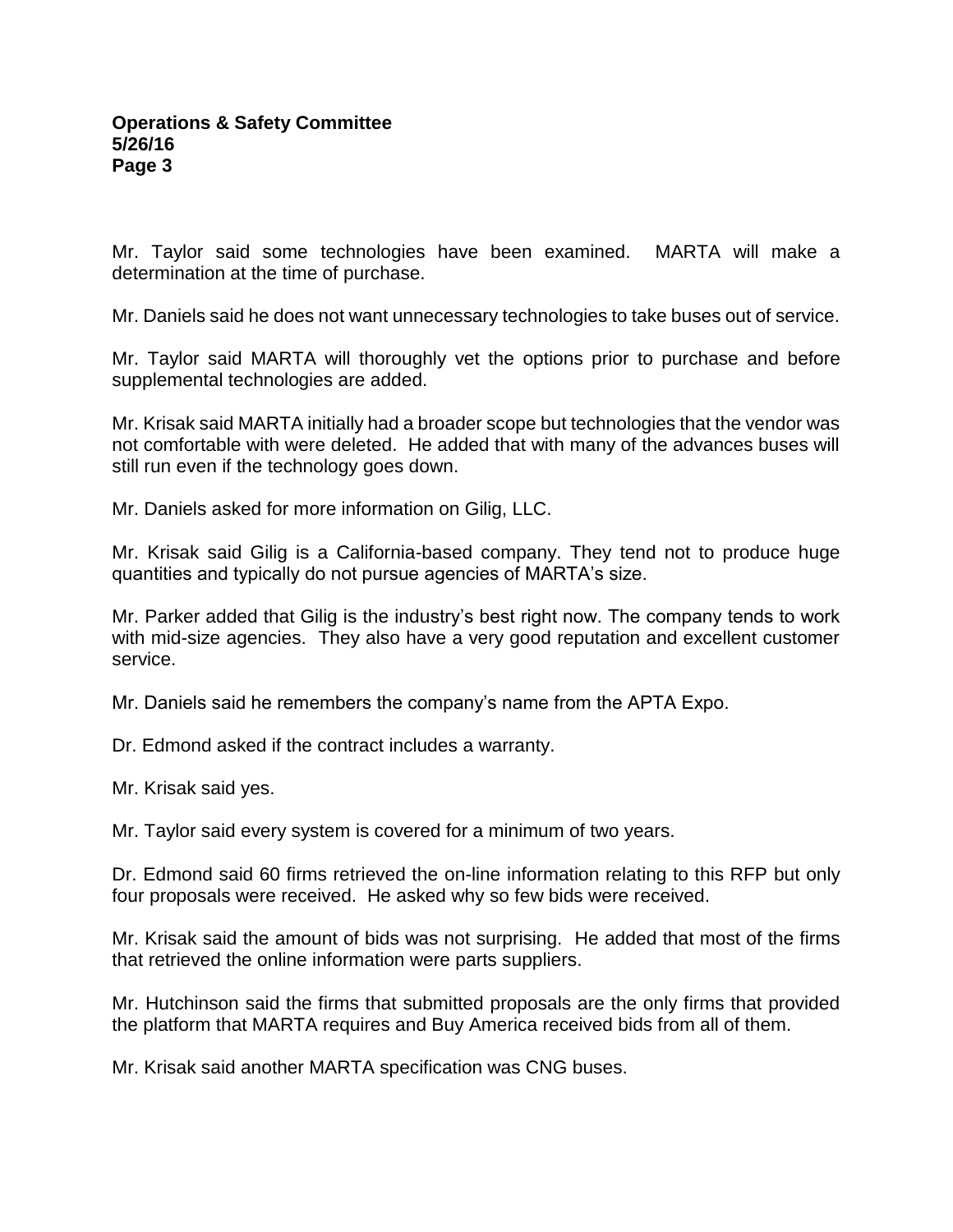Mr. Daniels asked if staff is concerned about the price of CNG.

Mr. Krisak said it would take a phenomenal increase to result in a negative Return on Investment (ROI) for MARTA.

On motion by Mr. Durrett seconded by Mr. Daniels, the resolution was unanimously approved by a vote of 5 to 0, with 5 members present.

## **Resolution Authorizing Award of a Contract for the Elevator and Escalator Rehabilitation Program and Maintenance Contract, RFP P28505**

Mr. Thomas presented this resolution for Board of Directors' approval authorizing the General Manager/CEO or his delegate to enter into a contract with Schindler Elevator Corporation for the Elevator and Escalator Rehabilitation Program and Maintenance Services in the amount of \$217,696,877.22.

\*\*\*\*\*\*\*\*

*State of MARTA's Vertical Transportation System*

- 149 Escalators in the System, 113 Elevators
	- o Maintenance Contract C-19655
	- $\circ$  Board Award 8/31/2010
	- $\circ$  Expiration Date 8/31/2016
- 33 Escalators refurbished "In Truss" 2007 2013
	- o Rehab Contract B5343
	- $\circ$  Board Award  $-10/1/2007$
	- $\circ$  Completed 3/10/2012
- Schindler Elevator Co. provides preventive maintenance and repair services
- MARTA Inspectors assure conformance to codes and contract requirements
- Lerch Bates provides oversight for OVT maintenance and modernization contracts
- The majority of MARTA's escalators and elevators are 33-37 years old; in commercial buildings, elevators and escalators have an average life expectancy of 25 years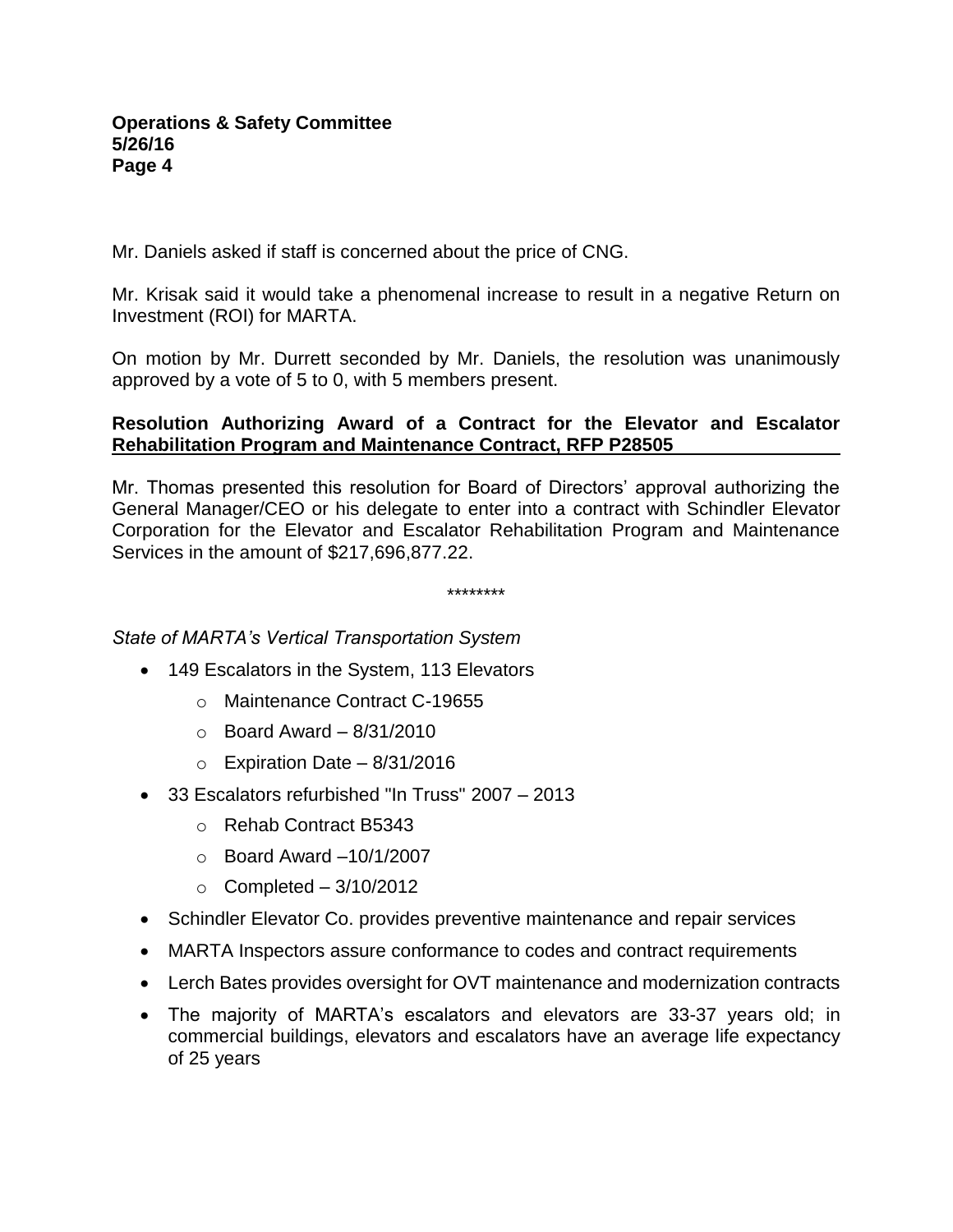- The Office of Vertical Transportation was created within the Department of Operations in 2012
- Key Performance Indicator (KPI) rate
	- $\circ$  >80% in 2012
	- o Current KPI >42 months at over 98%
	- o "From Worst to First in Class"

### *History of Current RFP*

- Industry Day: Fall 2012
- Request for Proposal developed: 2013
- RFP advertised: 2014
- One Bid received: February 2015
- May 2015: Reviewed bid, went to Operations & Safety Committee to request permission to proceed with the bid (unanimously approved)
- July 2015: Begin Best and Final Offer (BAFO) Stage
- May 2015-December 2015: Source Evaluation Committee and Detailed Evaluation Team reviewed and scored documents
- January 2016: Second BAFO; successfully negotiated over \$60M deduct from initial bid
- January 2016: Present: Review's from Legal, Diversity & Inclusion and Audit have been completed

### *RFP Scope*

- 10-year contract
- Maintenance agreement
- Rehabilitate or Replace 116 Escalators and 111 Elevators
- Public Relations
- Safety and Quality Assurance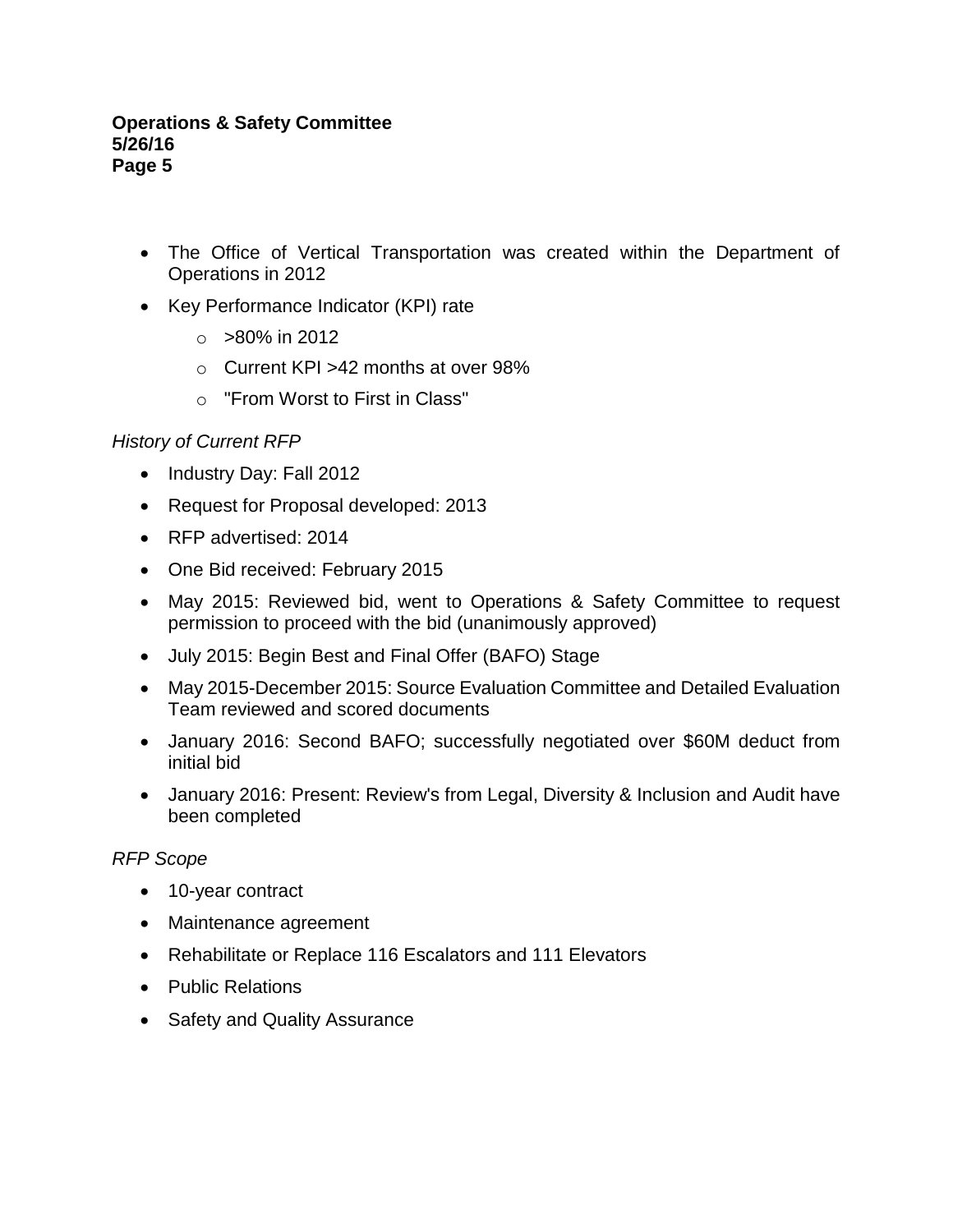### *Bidder Climate*

- Only four major manufacturers in U.S. Elevator/Escalator Industry Schindler, KONE, Thyssen-Krupp, Otis
- Only two manufacturers have a product to fill MARTA's unique Application
- $\bullet$  Economy in Atlanta began growing  $=$  Large Products
- International Union of Elevator Constructors provides all labor (Locally-based) for elevator/escalator work
- City of Atlanta sole source Airport modernizations

## *Recommendation*

- SEC negotiated the bid costs down over \$60 million and achieved the DBE goal of 20%
- Staff requests Board's approval to enter into a 10-year contract for the Elevator and Escalator Rehabilitation Program and Maintenance Services Contract in the amount of \$217,861,036.22

\*\*\*\*\*\*\*\*

Mr. Daniels commended the Office of Vertical Transportation on a successful turnaround. He asked what will the useful life of MARTA's elevators and escalators be once the rehabilitation is complete.

Mr. Thomas said 25 years.

On motion by Mr. Durrett seconded by Mr. Daniels, the resolution was unanimously approved by a vote of 5 to 0, with 5 members present.

### **Resolution Authorizing the Exercise of Option Year Five and the Establishment of Option Years Six and Seven for the General Engineering Consultant (GEC) Contract, RFP P5424**

Mr. Springstead presented this resolution for Board of Directors' approval authorizing the General Manager/CEO or his delegate to exercise Option Year Five of the General Engineering Consultant (GEC) contract with Metropolitan Atlanta Transit Consultants (MATC) and provide funding authorization for the GEC contract in support of the delivery and execution of MARTA's FY 2017 Capital Improvement Program, in an amount not to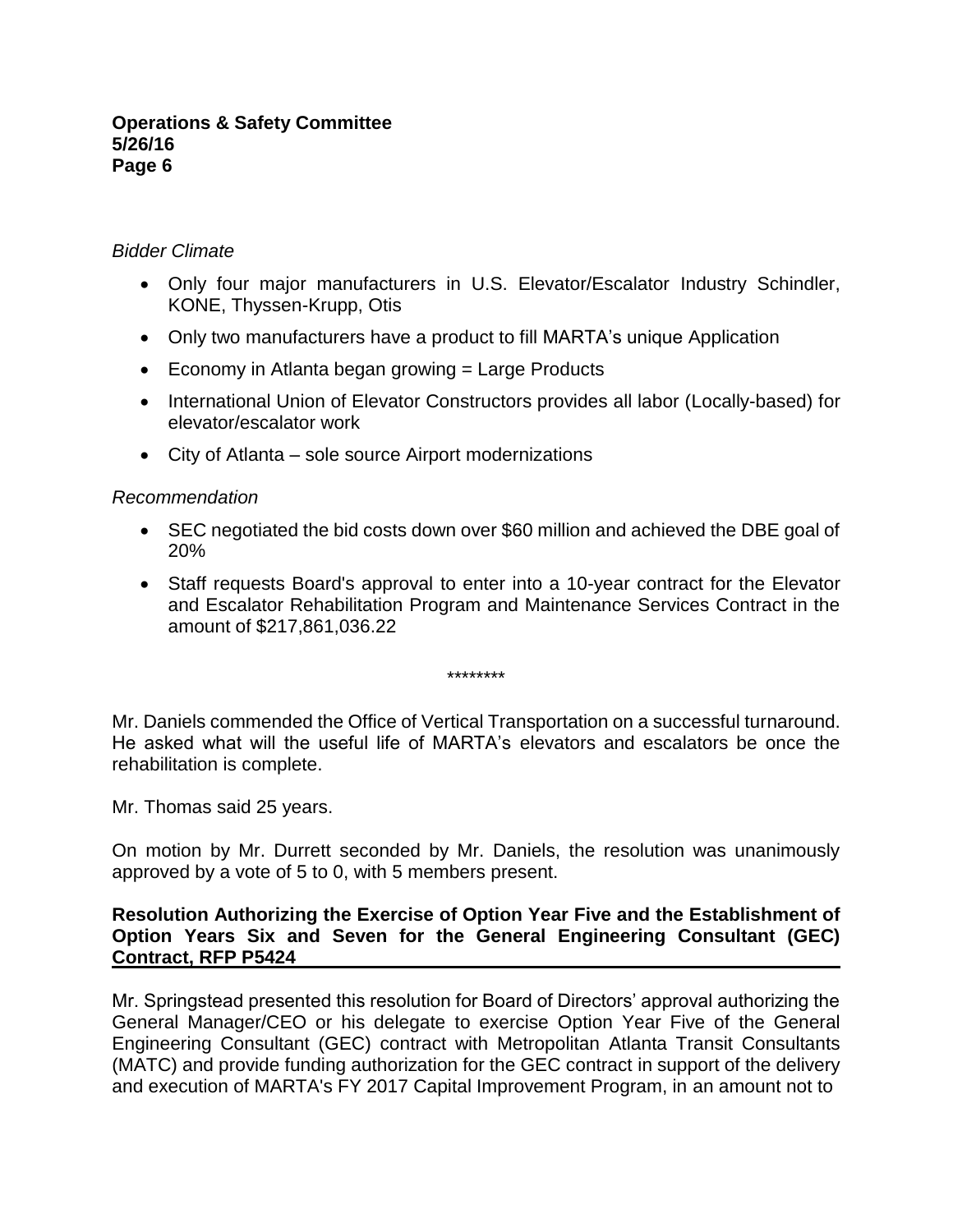exceed \$23,389,120. Approval is also requested to establish two additional, one-year options (FY18 and FY19) for the MATC contract.

\*\*\*\*\*\*\*\*

# *Key Points*

- The following four resolutions request FY17 authorization levels for:
	- o General Engineering Consultant (GEC) Contract, RFP P5424
	- o General Consulting and Professional Services (GCPS) for the Division of Operations and the Department of Capital Programs & Development
	- o GCPS for the Department of Technology
	- o GCPS for the Department of Police
- Require no new or additional funds, but authorization to utilize existing contracts at reduced levels in FY17 include issuance of work by task order on an asneeded basis allow for continuity of services and a seamless transition to the new professional services (A&E) contracts
- Provide a means to secure resources in short order to support key initiatives:
	- $\circ$  ASC, Clayton Service Expansion, Cyber Security and the upcoming COA Referendum
- Reflect incremental reductions in MARTA's reliance on consultants with requested
- Decreases in Board authorized levels for both the GEC and GCPS contracts

\*\*\*\*\*\*\*\*

Dr. Edmond asked about the number of local providers. He said the Board is committed to diversity but it is important to ensure local firms have opportunities to do business with MARTA.

Mr. Springstead said staff will provide that information to the Board.

On motion by Mr. Durrett seconded by Mr. Griffin, the resolution was unanimously approved by a vote of 5 to 0, with 5 members present.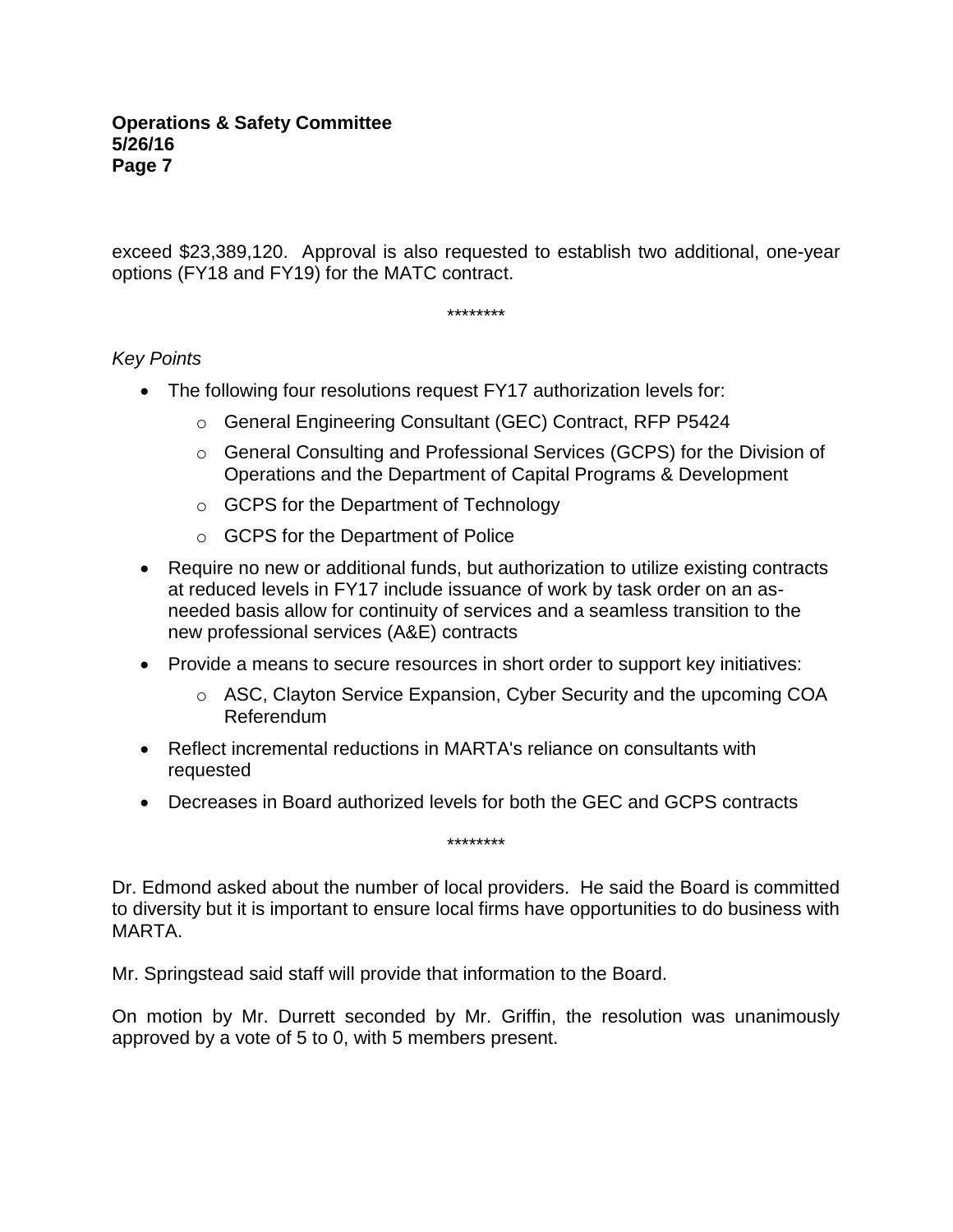## **Resolution Authorizing the Expenditure of Capital Funds for General Consulting and Professional Services for the Division of Operations and the Department of Capital Programs & Development in Fiscal Year 2017**

Mr. Springstead presented this resolution for Board of Directors' approval authorizing the General Manager/CEO or his delegate to provide funding authorization in an amount not to exceed \$4,560,000 to the Division of Operations and the Department of Capital Programs & Development for professional and specialized vendors holding valid General Service Administration (GSA) schedules to support delivery and execution of the FY 2017 Capital Improvement Program (CIP) on an as-needed basis over the period of July 1, 2016 through June 30, 2017. This represents a 25% reduction from the FY16 authorization.

On motion by Mr. Durrett seconded by Mr. Griffin, the resolution was unanimously approved by a vote of 5 to 0, with 5 members present.

### **Resolution Authorizing the Expenditure of Capital and Operating Funds for General Consulting and Professional Services for the Department of Technology in Fiscal Year 2017**

Mrs. Hsi presented this resolution for Board of Directors' approval authorizing the General Manager/CEO or his delegate to execute work orders to vendors holding valid GSA or State of Georgia contracts for professional services to support the Capital Improvement Program in the amount of \$6,500,000 and to support the operations of the Department of Technology in the amount of \$1,000,000, respectively, for Fiscal Year 2017 (July 1, 2016- June 30, 2017), for a total authorized amount of \$7,500,000.

On motion by Mr. Durrett seconded by Mr. Griffin, the resolution was unanimously approved by a vote of 5 to 0, with 5 members present.

## **Resolution Authorizing the Expenditure of Capital Funds for General Consulting and Professional Services for the Department of Police in Fiscal Year 2017**

Lt. Greene presented this resolution for Board of Directors' approval authorizing the allocation of \$4,000,000 expenditure authority to Staffing Vendors holding a valid General Services Administration (GSA) Schedule 70, State of Georgia or public agency contracts to provide professional and specialized staffing for the Department of Police on an asneeded basis over the FY17 period of July 1, 2016-June 30, 2017 depending on funding source.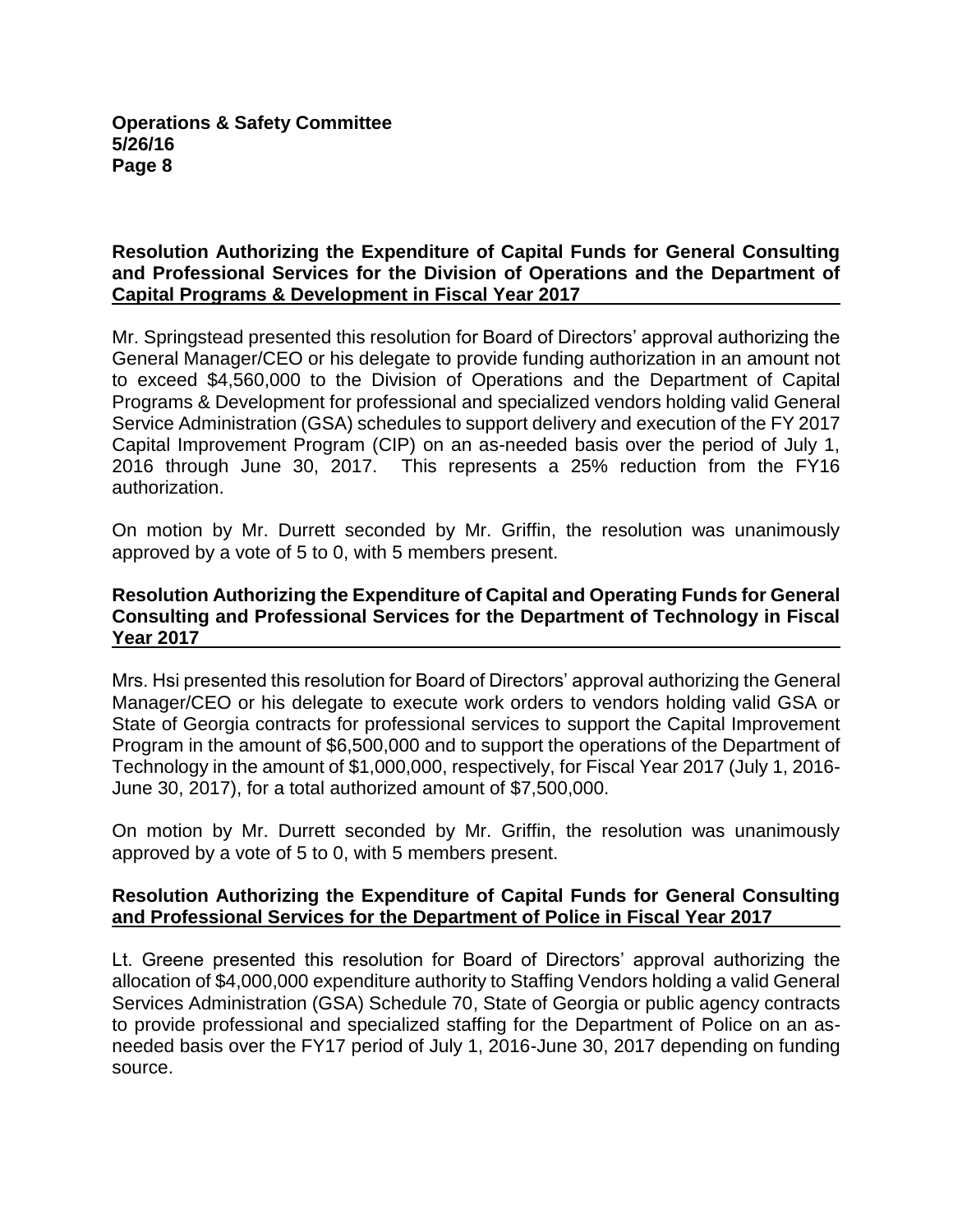Mr. Daniels requested year-end baselines and quarterly progression updates.

Mr. Parker said staff would provide that information to the Board.

On motion by Mr. Durrett seconded by Mrs. Hardage, the resolution was unanimously approved by a vote of 5 to 0, with 5 members present.

# **Briefing – Multi-Site ISO 14001:2015 Environmental Management System Transition**

Mrs. Lester briefed the Committee on the Multi-Site ISO 14001:2015 Environmental Management System Transition.

# *Background*

- Presidential Executive Order (EO) 13148
	- $\circ$  The head of each Federal agency is responsible for ensuring that all necessary actions are taken to integrate environmental accountability into agency day-to-day decision making and long-term planning processes, across all agency missions, activities, and functions
- EO 13148 mandated implementation of Environmental Management Systems (EMS)

# *FTA Implementation of EMS*

- Establishes objectives based on environmental policy
- Addresses risks and opportunities
- Considers compliance obligations
- Provides continual improvement through systematic performance

## *Benefits of EMS*

- Increased resources
	- $\circ$  Improved use of resources and management of environmental impacts with life-cycle considerations
- Cost avoidance and reduced risks
	- o Reduced risk of non-compliance and wastes with performance monitoring
- Improved relationships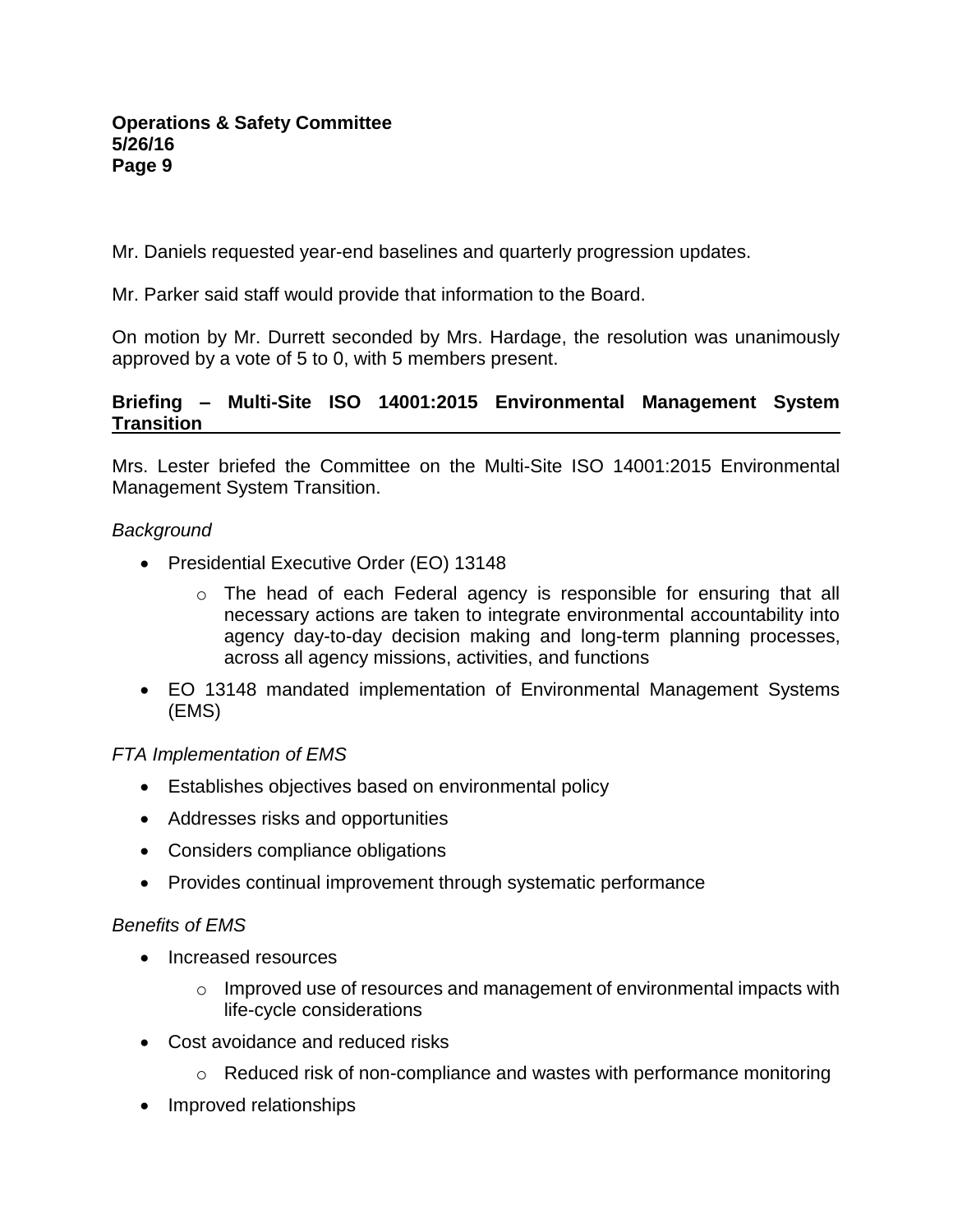- o Improved public perception and relations through greater commitment and involvement of top management
- Business integration
	- o Heightened employee awareness of MARTA's environmental impact and improved business integration

# *ISO 14001 Standard*

- In 2003, the FTA encourages the use of EMS, through standard 14001 of the International Organization for Standardization (ISO):
	- o A disciplined framework for meeting EMS responsibilities
	- o Helps to pinpoint harmful environmental impacts of MARTA's projects
	- o Paradigm shift in ISO 14001:2015 from reactive to proactive management style

# *FTA Sponsored EMS Training Rounds*

- Round 1: Utah Transit Authority, Massachusetts Bay Transit Authority, San Francisco Bay Area Rapid Transit, Washington Metropolitan Area Transit Authority
- Round 2: Central Florida Regional Transportation Authority, Los Angeles County Metropolitan Transportation Authority, Maryland Transit Administration, Massachusetts Bay Transportation Authority, Miami-Dade Transit
- Round 3: King County Metro Transit, Metropolitan Atlanta Rapid Transit Authority, Port Authority of Allegheny County, Southeastern Pennsylvania Transportation Authority
- Round 4: Commonwealth Office of Transit Authority, City of Fort Lauderdale, Greater Cleveland Regional Transit District, Golden Empire Transit, Hillsborough Area Regional Transit District, Kitsap Transit, Lane Transit, Santa Clara Valley Transportation Authority, Tri- Delta Transit, VIA Metropolitan Transit
- Round 5: To be announced

## *Timeline*

- *2003* FTA initiated assistance program for transit agencies to implement an EMS, using ISO 14001
- *2010* FTA invites MARTA to sponsored training (Round 3) for implementing an ISO 14001 based EMS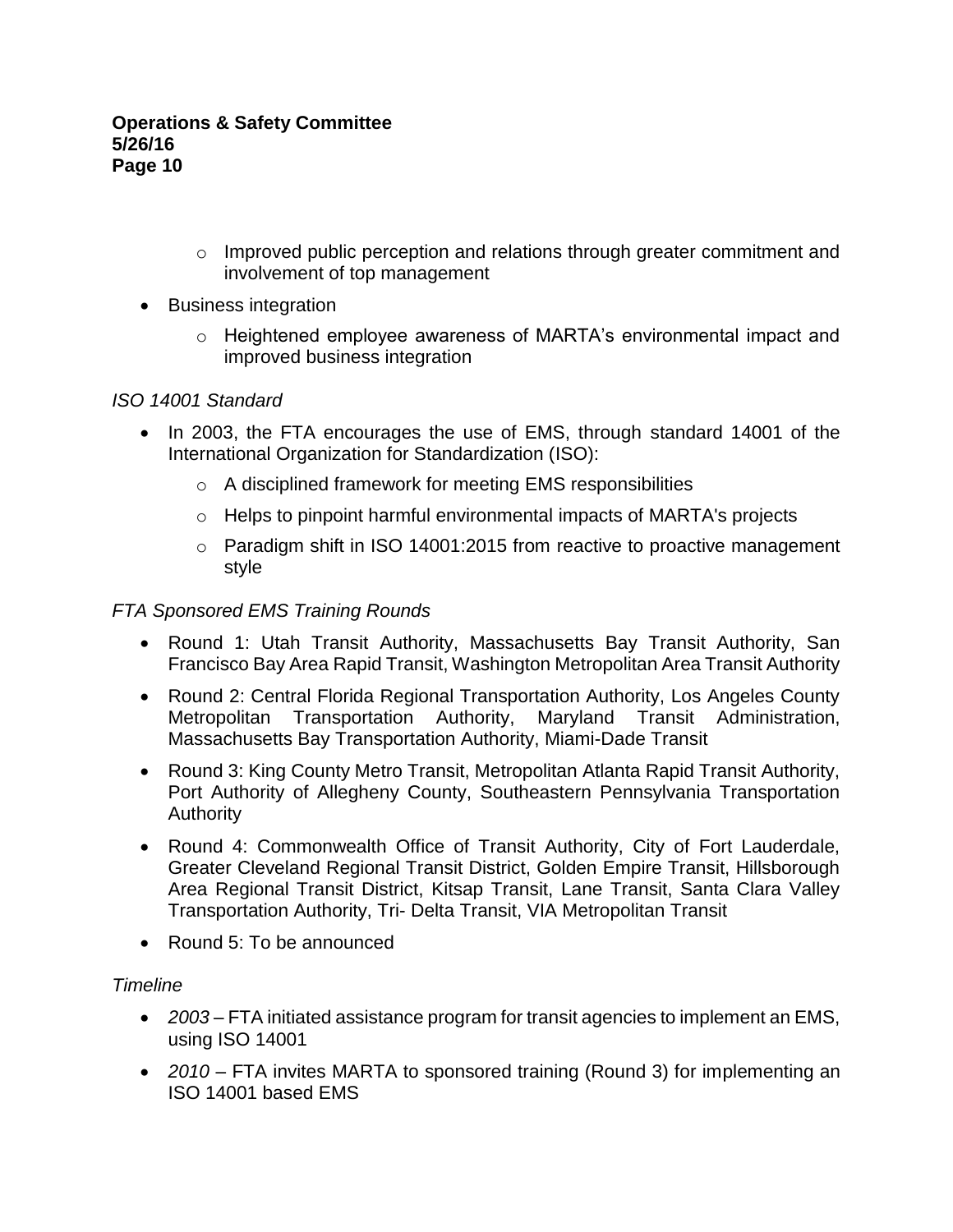- *2011* MARTA attends EMS training
- *2012* MARTA begins Armour Yard EMS Pilot
- *2014* Armour Yard is ISO 14001:2004 Certified
- *2016* EMS transitions to 14001:2015; Laredo and headquarters facilities joining Armour Yard for certification

Mr. Griffin said he was not aware that MARTA had participated in EMS training. He added that he is very familiar with the program and pleased to hear this report from staff.

Mr. Daniels said board members received information on safety training at the APTA Transit Board Members Seminar several weeks ago. MAP-21 specifies Board accountability for safety. He thanked staff for bringing this report forward.

### **Atlanta Streetcar Update**

Mr. Parker provided the Committee an update on the Atlanta Streetcar.

A letter was sent to the City of Atlanta from the Georgia Department of Transportation (GDOT) addressing safety deficiencies in the Atlanta Streetcar. The situation can be equated to a GDOT audit of various MARTA functions that was conducted in 2013. GDOT had findings that they wanted MARTA to cure. In order to address those issues, MARTA formed an internal task force and created solid assignments on each of the items. Staff presented a briefing to the Board earlier this year to demonstrate that MARTA had cured virtually all of the items that GDOT brought forward. That will be the recommendation MARTA will give the City to address the items that were highlighted in the letter from GDOT. Board Member Russell McMurry is not present today, as GDOT Commissioner he was the signatory of the letter. MARTA is going to present a "task force solution" to the City and will make efforts to work with them on a daily basis to cure all of the items that were outlined in the letter from GDOT. MARTA takes this very seriously and believes that significant progress can be made. Staff will keep the Board updated as the City and MARTA move forward.

Mr. Krisak said the major difference between MARTA's GDOT findings and the Atlanta Streetcar's is that MARTA had demonstrated credibility and competency in running a rail system and the City has not, so the scrutiny is much more intense on the City's effort. GDOT is not looking for MARTA to respond directly. MARTA's ability to assist only goes as far as an advisory capacity. Ultimately, the City has the relationship with GDOT. They own the system, MARTA does not. However, MARTA does want to see them succeed. Part of what MARTA has done included requesting the City to realign their resources to